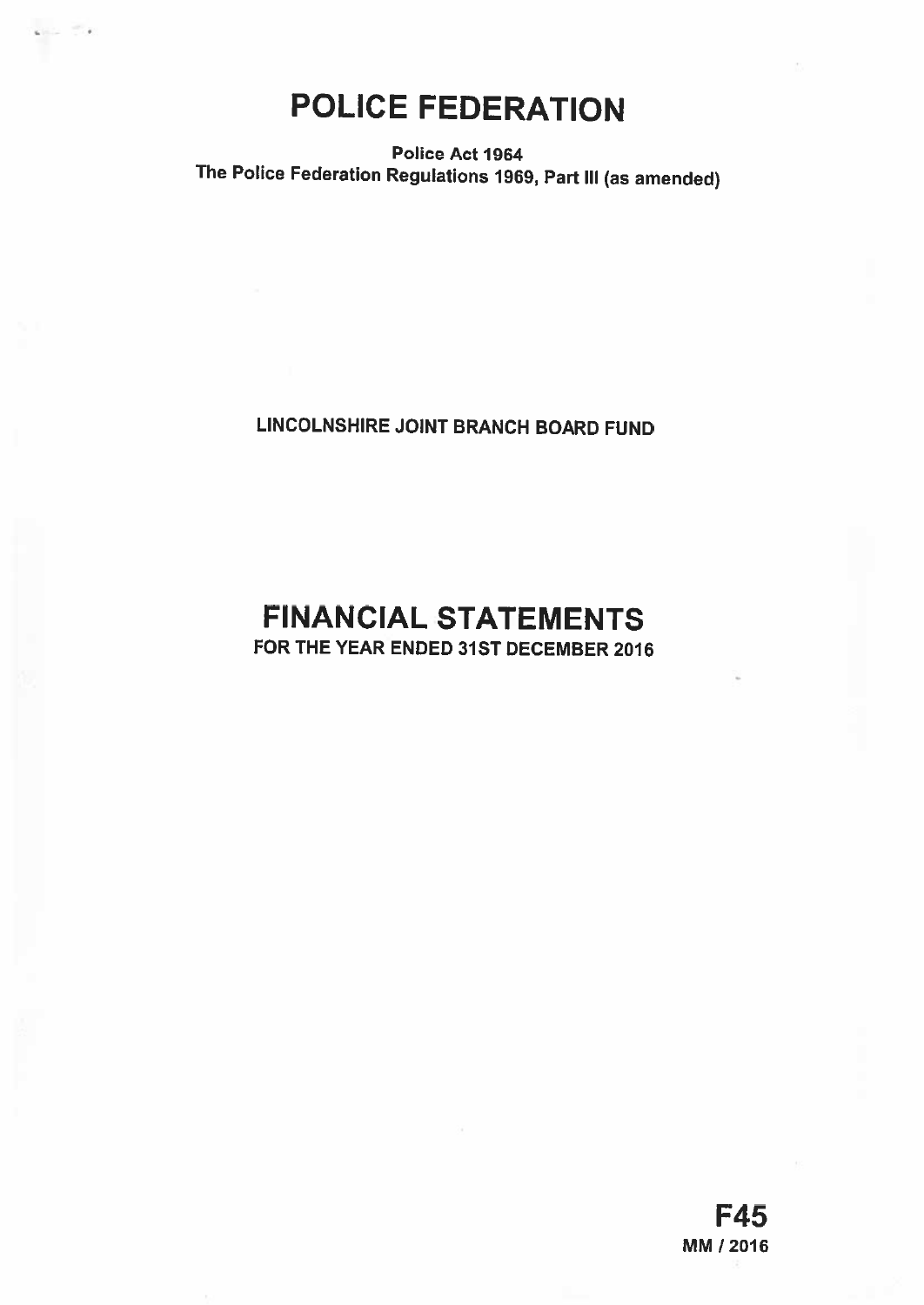# LINCOLNSHIRE JOINT BRANCH BOARD FUND

# YEAR ENDED 31ST DECEMBER 2016

| <b>CHAIRMAN</b>  | J Hassall<br>Lincolnshire Police Federation<br>Police Headquarters<br>PO Box 999, Deepdale Lane<br>Nettleham<br>Lincoln, LN5 7PH                                             |
|------------------|------------------------------------------------------------------------------------------------------------------------------------------------------------------------------|
| <b>SECRETARY</b> | C Hewitt<br>Lincolnshire Police Federation<br>Police Headquarters<br>PO Box 999, Deepdale Lane<br>Nettleham<br>Lincoln, LN5 7PH                                              |
| <b>TREASURER</b> | C Hewitt<br>Lincolnshire Police Federation<br>Police Headquarters<br>PO Box 999, Deepdale Lane<br>Nettleham<br>Lincoln, LN5 7PH                                              |
| <b>AUDITORS</b>  | Johnson Murkett & Hurst<br><b>Charlered Accountants &amp; Statutory Auditors</b><br>16a Fir Tree Lane<br>Groby<br>Leicester<br>LE6 OFH                                       |
| <b>TRUSTEES</b>  | Peter Wilkinson<br><b>Philip Clark</b><br>Mark Carlin<br>Lincolnshire Police Federation<br>Police Headquarters<br>PO Box 999, Deepdale Lane<br>Nettleham<br>Lincoln, LN5 7PH |

 $\tilde{\mathbf{x}}$ 

# SHOW NAMES AND ADDRESSES OF ABOVE OFFICIALS AND QUALIFICATIONS OF AUDITORS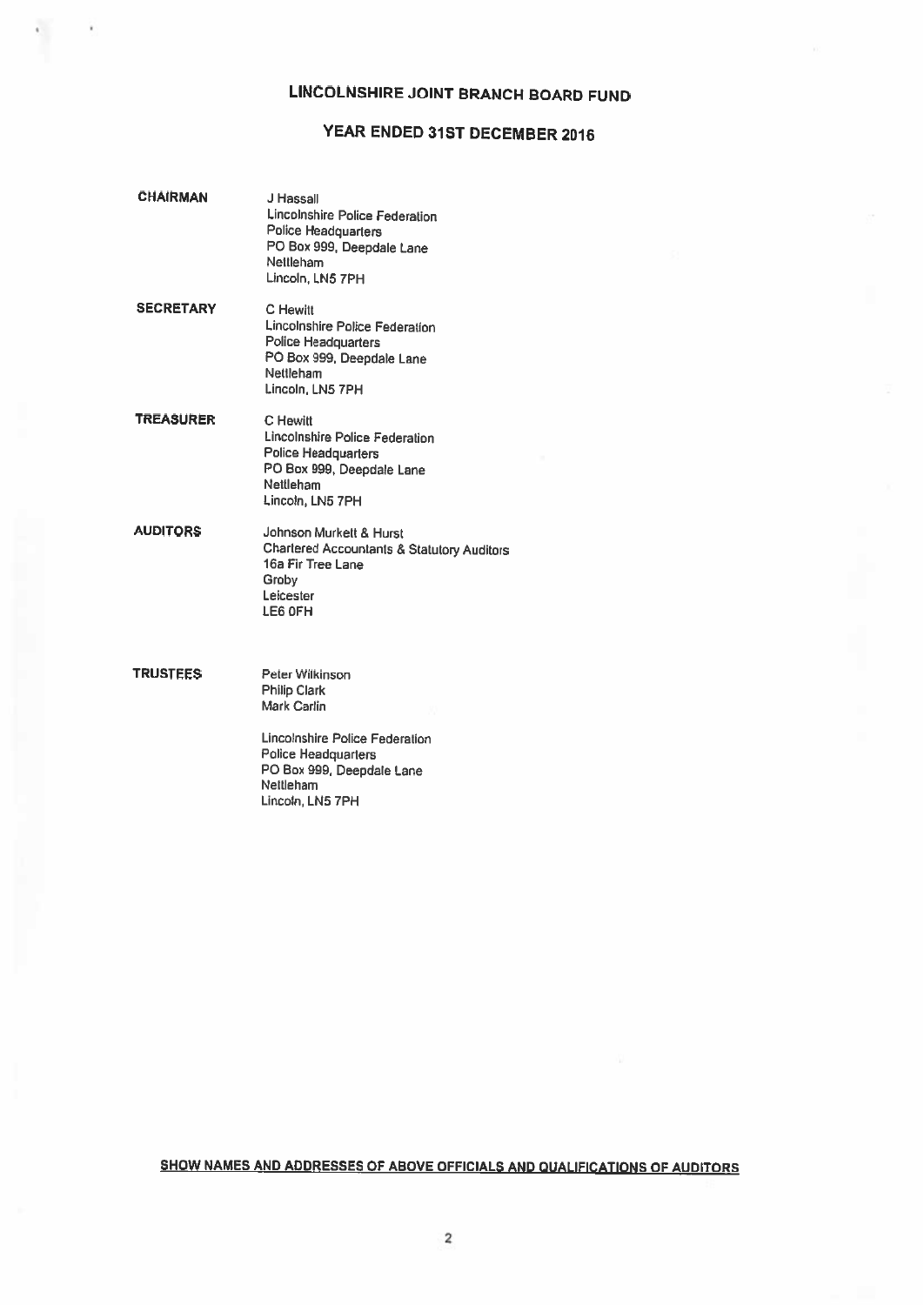# INDEPENDENT AUDITORS REPORT TO THE MEMBERS OF LINCOLNSHIRE JOINT BRANCH BOARD FUND

We have audited the Financial Statements of the Lincolnshire Joint Branch Board Fund for the year ended 31st<br>December 2016, which comprise the Statement of Income and Retained Earnings, Statement of Financial<br>Position, and

This report is made solely to the Fund's members, as a body. Our audit work has been undertaken so that we might state to the Fund's members those matters we are required to state to them in an auditor's report and for no

# Respective Responsibilities of the Management Committee and Auditors

As explained more fully in the Statement of Management Committee's Responsibilities set out in the notes to the<br>Financial Statements the management committee are responsible for the preparation of the Financial Statements<br> results for the year then ended.

Our responsibility is to audit and express an opinion on the Financial Statements in accordance with applicable law and International Standards on Auditing (UK and Ireland). Those standards require us to comply with the Au

#### Scope of the audit of the Financial Statements

An audit involves obtaining evidence about the amounts and disclosures in the Financial Statements sufficient to give reasonable assurance that the Financial Statements are free from material misstatement, whether caused b fraud or error. This includes an assessment of: whether the accounting policies are appropriate to the Fund's<br>circumstances and have been consistently applied and adequately disclosed; the reasonableness of significant accounting estimates made by the management committee; and the overall presentation of the Financial Statements.

#### Opinion on Financial Statements

In our opinion the Financial Statements:

- $\cdot$  fairly reflect the state of the Fund's affairs as at 31st December 2016 and of its results for the year then ended;
- have been properly prepared in accordance with the measurement principles of United Kingdom Generally Accepted Accounting Practice; and
- have been prepared in accordance with the Police Federation Regulations and Fund Rules.

#### Other Matters

The Financial Statements for the year ended 31st December <sup>2016</sup> includes all funds raised for the purpose of the Joint Branch Board Fund in accordance with Regulation <sup>2</sup> Police Federation (Amendment) Regulations 2015.

Signed: . Dated:

Johnson Murketi & Hurst Chartered Accountants & Statutory Auditors 16a Fir Tree Lane Groby Leicester LE6 OFH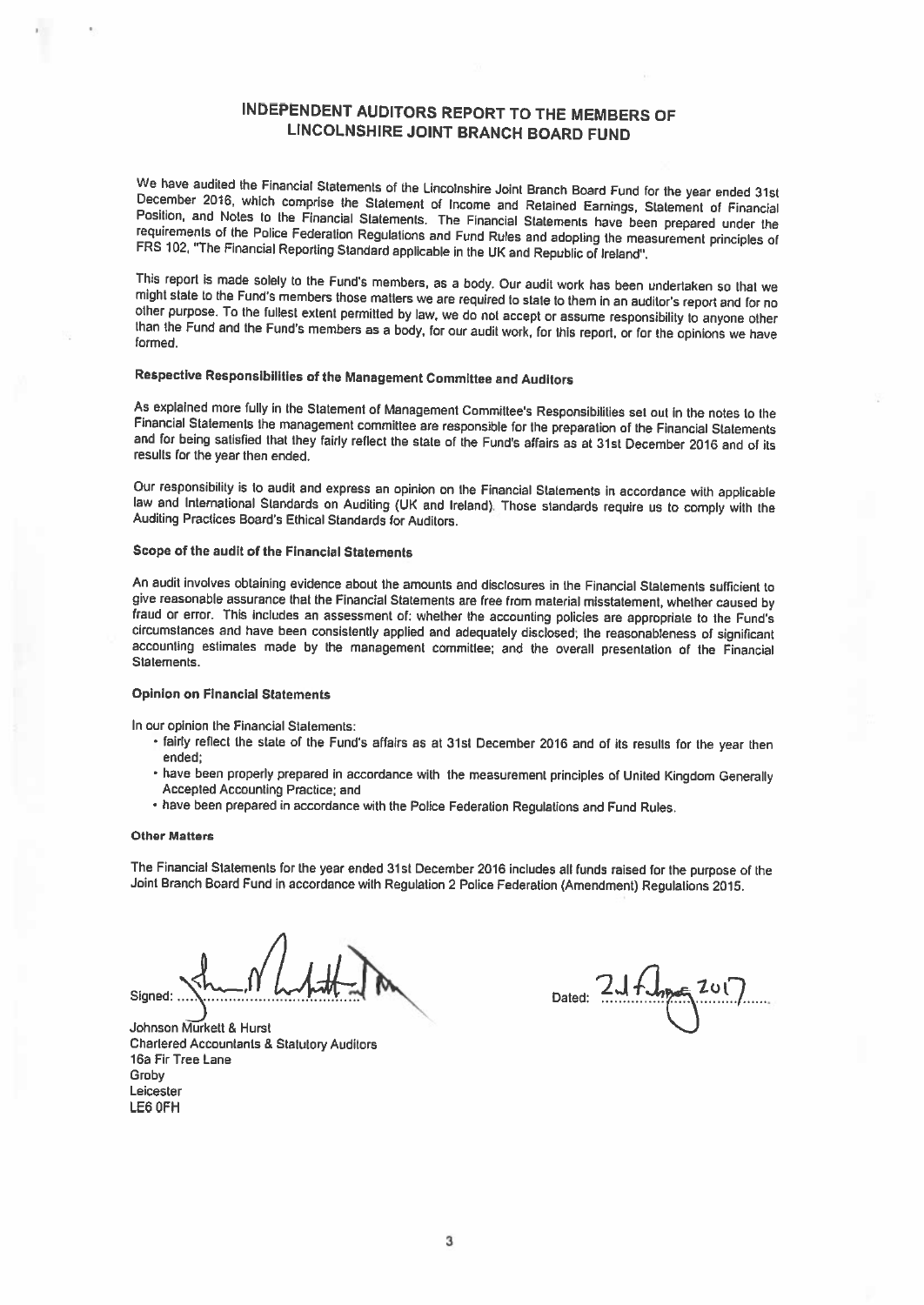# LINCOLNSHIRE JOINT BRANCH BOARD FUND

 $\tilde{r}_0$ 

# STATEMENT OF INCOME AND RETAINED EARNINGS FOR THE YEAR ENDED 31ST DECEMBER <sup>2016</sup>

|                                                                                                                                                | 2016    | 2015              |
|------------------------------------------------------------------------------------------------------------------------------------------------|---------|-------------------|
| <b>INCOME</b>                                                                                                                                  | £       | £                 |
| <b>Weekly Subscriptions</b>                                                                                                                    |         |                   |
| Constables                                                                                                                                     | 192,847 | 196,638           |
| Sergeants                                                                                                                                      | 47,131  | 47,757            |
| Inspectors                                                                                                                                     | 19.940  | 19,487            |
|                                                                                                                                                | 259,918 | 263,882           |
| Less: Payable to Joint Central Committee 70%                                                                                                   |         |                   |
| Constables                                                                                                                                     | 134,993 | 137,647           |
| Sergeants                                                                                                                                      | 32,992  | 33,430            |
| Inspectors                                                                                                                                     | 13,958  | 13,641            |
|                                                                                                                                                | 181,943 | 184,717           |
| <b>TOTAL INCOME</b>                                                                                                                            | 77,975  | 79,165            |
| Less: ADMINISTRATIVE EXPENSES (Note 1)                                                                                                         | 72,901  | 67,889            |
| SURPLUS OF SUBSCRIPTION INCOME                                                                                                                 | 5,074   | 11,276            |
| <b>OVER EXPENDITURE</b>                                                                                                                        |         |                   |
| Add: Other Income - (Note 1.1)<br>To include all income as specified in Regulation 2c in the<br>Police Federation (Amendments) Regulation 2015 | 24,475  | 25,276            |
| <b>SURPLUS FOR THE YEAR</b>                                                                                                                    | 29,549  | 36,552            |
| <b>BEFORE GAINS / (LOSSES)</b>                                                                                                                 |         |                   |
| Gains / (Losses) - (Note 1.2)                                                                                                                  |         |                   |
| Value Adjustments on Investments                                                                                                               |         |                   |
| Value Adjustments on Investment Properties                                                                                                     |         |                   |
| Deferred Tax on Value Adjustments                                                                                                              |         |                   |
| <b>SURPLUS FOR THE YEAR</b>                                                                                                                    | 29,549  | 36,552            |
| <b>RETAINED EARNINGS BROUGHT FORWARD</b>                                                                                                       |         |                   |
| <b>RETAINED EARNINGS BROUGHT FORWARD - MEMBER SERVICES</b>                                                                                     | 245,067 | 143,092<br>65,423 |
| <b>RETAINED EARNINGS CARRIED FORWARD</b>                                                                                                       | 274,616 | 245,067           |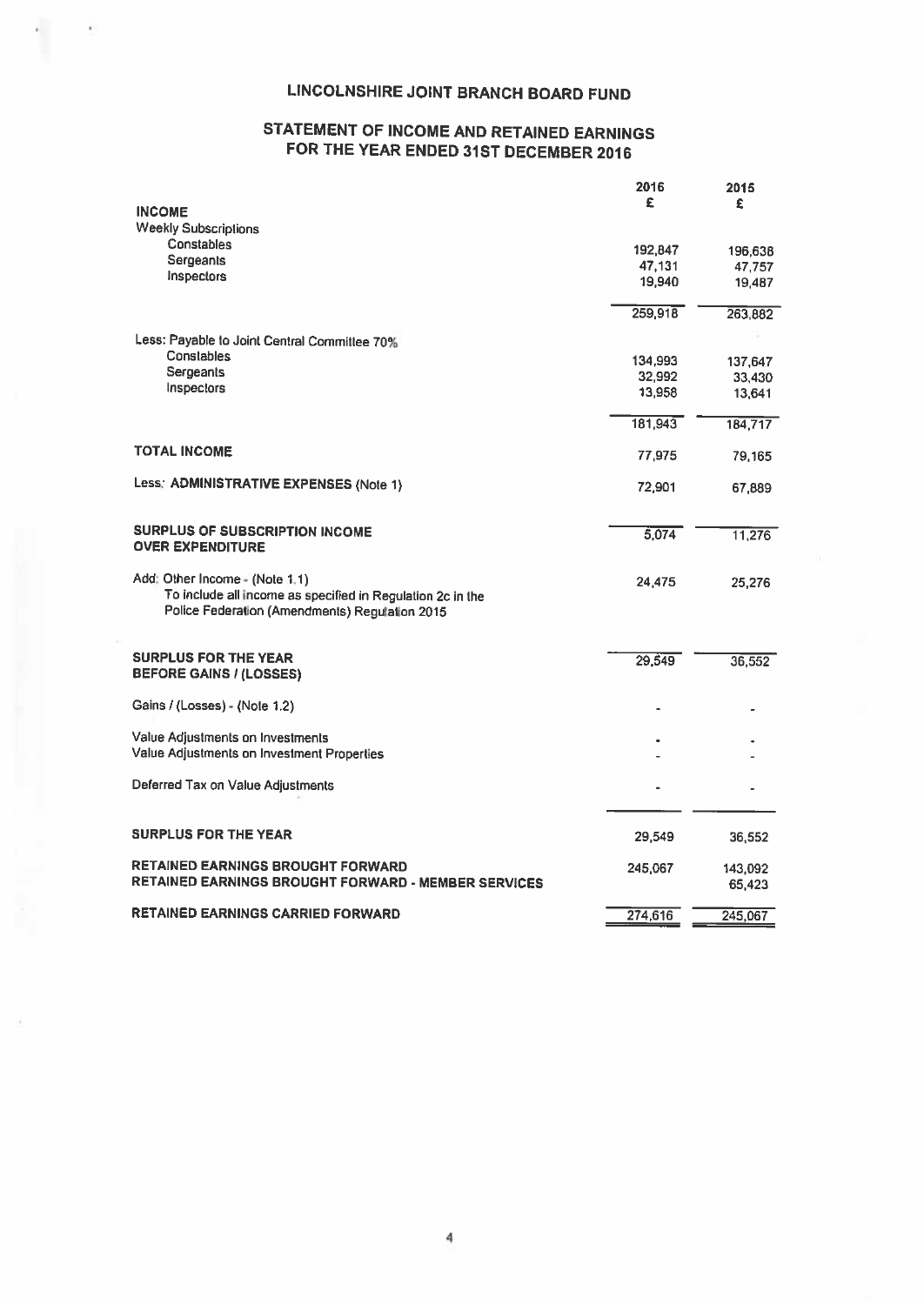# STATEMENT OF FINANCIAL POSITION AS AT 31ST DECEMBER <sup>2016</sup>

| LINCOLNSHIRE JOINT BRANCH BOARD FUND                                                                                                     |                          |                                                                  |                                       |                                  |
|------------------------------------------------------------------------------------------------------------------------------------------|--------------------------|------------------------------------------------------------------|---------------------------------------|----------------------------------|
| STATEMENT OF FINANCIAL POSITION AS AT 31ST DECEMBER 2016                                                                                 |                          |                                                                  |                                       |                                  |
|                                                                                                                                          | 2016<br>Cost             | <b>Accumulated</b><br>Depreciation/<br>Revaluation/<br>Imperment | 2016<br>Net Book<br>Value             | 2015<br><b>Net Book</b><br>Value |
| <b>TANGIBLE FIXED ASSETS</b><br><b>Furniture and Fittings</b>                                                                            | τ                        | £                                                                | £                                     | £                                |
| <b>Computer Equipment</b><br>Others - (Specify)<br><b>Electronic Equipment</b>                                                           | 30,163                   | 28,489                                                           | 1,674                                 | 2,784                            |
| <b>Office Equipment</b>                                                                                                                  | 970<br>19,610<br>50,743  | 970<br>19,610<br>49,069                                          | 1,674                                 | 2,784                            |
| <b>INVESTMENTS</b>                                                                                                                       | 2016<br>Cost             | 2015<br>Cost                                                     | 2016<br><b>Market</b><br><b>Value</b> | 2015<br>Market<br>Value          |
| Investments<br><b>Investment Properties</b><br>Others - (Specify)                                                                        | £<br>$\blacksquare$<br>٠ | $\overline{\epsilon}$<br>٠                                       | £<br>$\blacksquare$                   | £<br>٠                           |
| <b>CURRENT ASSETS</b><br>Contributions due from Joint Central Committee (Note 4)<br><b>Subscriptions Due</b><br>Cash at Bank and in Hand |                          |                                                                  | 307,433                               | 0<br>309,373                     |
| Others - (Specify)<br><b>Stock</b><br>Sundry accrued debtors                                                                             |                          |                                                                  | 850<br>3,552<br>311,835               | 910<br>2,754<br>313,037          |
| <b>CURRENT LIABILITIES</b><br>Contributions due to Joint Central Committee (Note 4)<br><b>Corporation Tax</b><br>Deferred Tax            |                          | 2.643<br>74                                                      | 33,759<br>122                         |                                  |
| <b>Sundry Accrued Expenses</b>                                                                                                           |                          |                                                                  | 36,176                                | 36,873                           |
|                                                                                                                                          |                          |                                                                  | 38,893                                | 70,754                           |
| <b>NET CURRENT ASSETS / (LIABILITIES)</b>                                                                                                |                          |                                                                  | 274,616                               | 245,067                          |
| <b>TOTAL ASSETS LESS CURRENT LIABILITIES</b><br><b>CREDITORS: Amounts Falling Due After More Than One Year</b><br>(Specify)              |                          |                                                                  | 274,616                               | 245,067                          |
| <b>NET ASSETS</b>                                                                                                                        |                          |                                                                  | 274,616                               | 245,067                          |
| <b>REPRESENTED BY</b><br><b>Retained Earnings</b><br>Other Reserves - (Specify)                                                          |                          |                                                                  | 274,616                               | 245,067                          |
|                                                                                                                                          |                          |                                                                  | 274,616                               | 245,067                          |

We certify that we have fully complied with the Regulation <sup>2</sup> Police Federation (Amendment) Regulations <sup>2015</sup> and disclosed in the F45 all funds of which we are <sup>a</sup> beneficiary. We understand that failure to comply with this Regulation could be deemed a criminal and/or **Roll**ce Disciplinary matter. These Financial Statements have been prepared Lising the measurement principles and provisions of FRS 102.

| Signed                              | CHAIRMAN         |
|-------------------------------------|------------------|
|                                     |                  |
| Signed                              | <b>TREASURER</b> |
| Date Financial Statements approved: | 1/2/7            |
|                                     | -5               |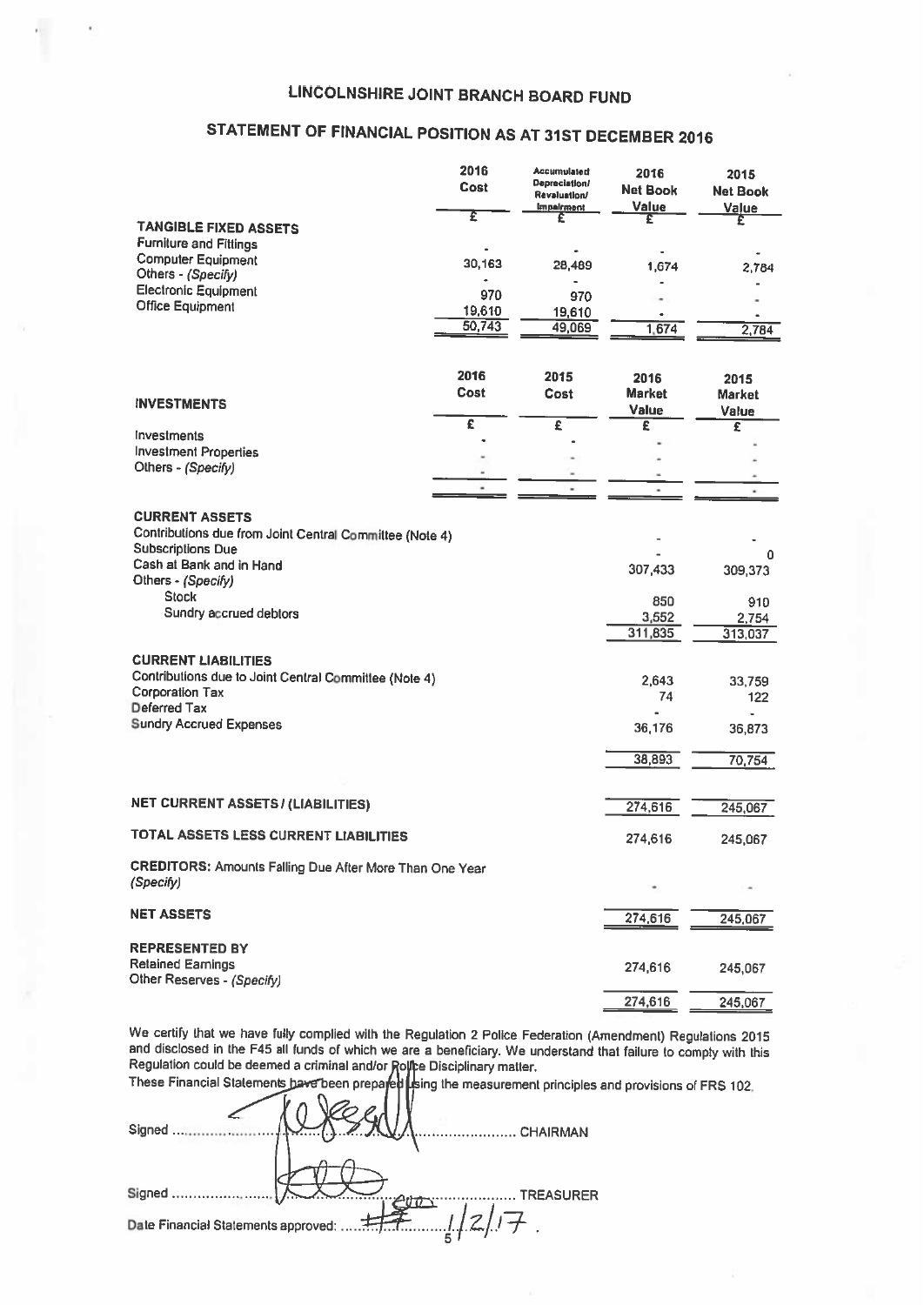$\overline{\phantom{a}}$ 

|     |                                                                      | 2016            | 2015            |
|-----|----------------------------------------------------------------------|-----------------|-----------------|
| 1.  | <b>ADMINISTRATIVE EXPENSES</b>                                       | £               | £               |
|     | Accommodation                                                        |                 |                 |
|     | Additional Responsibility Payments (Honoraria)                       | 2,624           | 2,739           |
|     | <b>Annual Conference</b>                                             | $\blacksquare$  |                 |
|     | <b>Audit and Accountancy Charges</b>                                 | 3,120           | 2.720           |
|     | <b>Bank Charges</b><br>Clerical Assistance and Social Security Costs | 153             | 34              |
|     | Communication                                                        | 39,480          | 38,713          |
|     | <b>Computer Consumables</b>                                          | 2.624           |                 |
|     | <b>Corporation Tax</b>                                               | 41              | 2,418<br>72     |
|     | Depreciation                                                         | 1.110           | 1.222           |
|     | Donations                                                            | ٠               | ۰               |
|     | Hospitality                                                          | 541             | 84              |
|     | Incidental Overnight Expenses<br>Insurance                           | 863             | 890             |
|     | <b>Meeting Expenses</b>                                              | 2,125           | 1,380           |
|     | <b>Official Publications</b>                                         | 2,551           | 5,826           |
|     | Postage, Printing and Stationery                                     | ٠<br>1,314      | ٠<br>1,473      |
|     | Repairs and Maintenance                                              |                 | ٠               |
|     | Subsistence (Meal Expenses)                                          |                 |                 |
|     | <b>Sundry Expenses</b>                                               | 809             | 292             |
|     | Travel                                                               |                 | ٠               |
|     | Other Expenses - (Specify)                                           |                 |                 |
|     | <b>Travel and Subsistence</b>                                        | 8,302           | 7,465           |
|     | Telephone                                                            | 1,253           | 1,213           |
|     | Training                                                             | 4,790           |                 |
|     | Legal & Professional<br><b>Office Equipment</b>                      | 689             | 678             |
|     |                                                                      | 512             | 670             |
|     | TOTAL AS PER STATEMENT OF INCOME AND RETAINED EARNINGS               | 72,901          | 67,889          |
|     |                                                                      |                 |                 |
|     |                                                                      | 2016            | 2015            |
| 1.1 | <b>OTHER INCOME</b>                                                  | £               | £               |
|     |                                                                      |                 |                 |
|     | <b>Bank Interest (Gross)</b>                                         | 206             | 360             |
|     | <b>Dividends Received</b>                                            |                 |                 |
|     | <b>Donations Received</b>                                            |                 |                 |
|     | Profit / (loss) from Mailshots and Commissions                       | ٠               |                 |
|     | Regulation 2c Income<br>Reimbursement of administration expenses     | 18,269<br>6,000 | 18,916<br>6.000 |
|     |                                                                      |                 |                 |
|     | TOTAL AS PER STATEMENT OF INCOME AND RETAINED EARNINGS               | 24,475          | 25,276          |
|     |                                                                      |                 |                 |
|     |                                                                      | 2016            | 2015            |
|     |                                                                      | £               | £               |
| 1.2 | <b>GAINS / (LOSSES)</b>                                              |                 |                 |
|     | Gain / (Loss) on Investments                                         |                 |                 |
|     | TOTAL AS PER STATEMENT OF INCOME AND RETAINED EARNINGS               |                 |                 |
|     |                                                                      |                 |                 |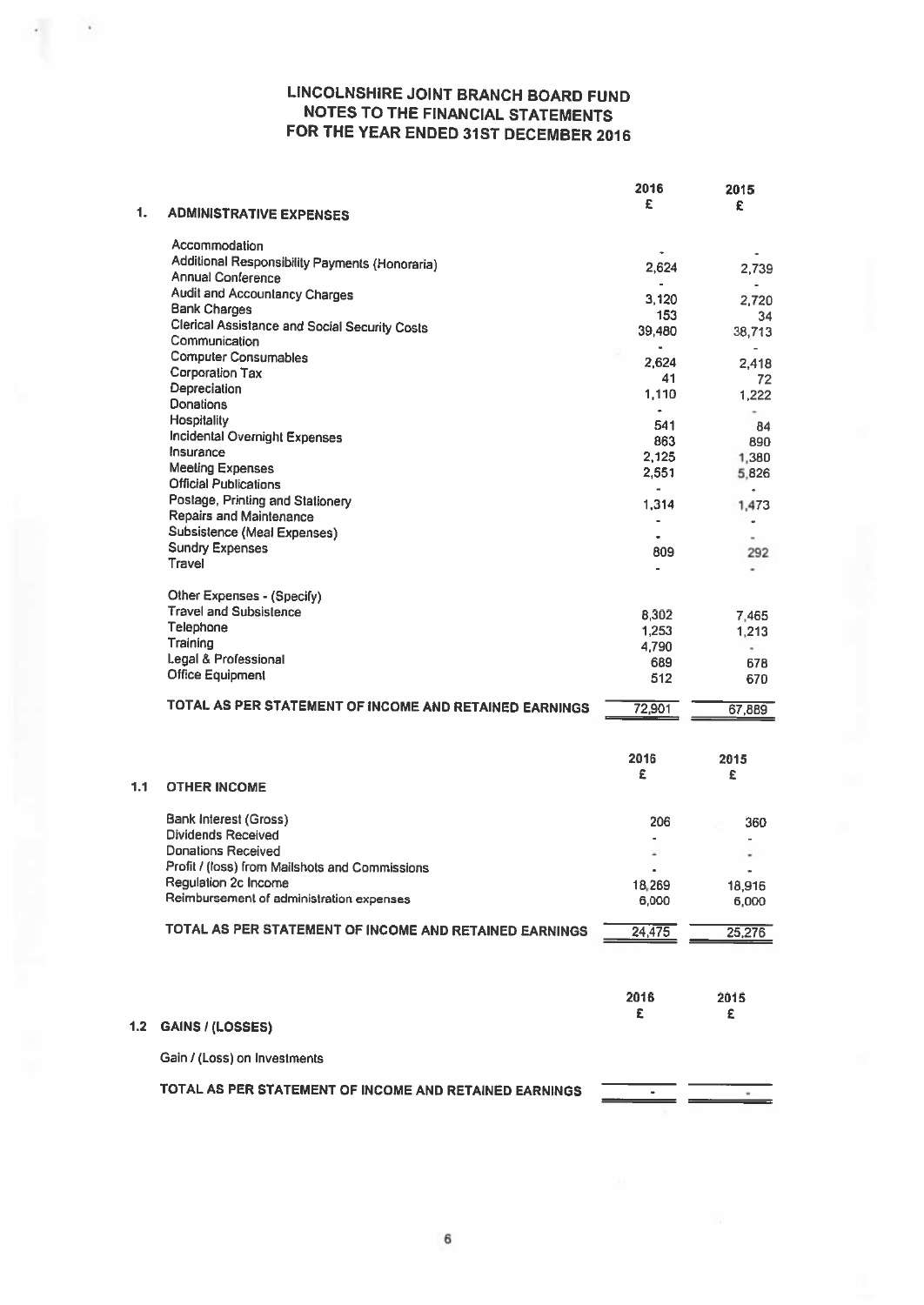### 2. ACCOUNTING POLICIES

A. Basis of Preparing the Financial Statements<br>The Financial Statements have been prepared under the requirements of the Police Federation Regulations and Fund Rules and adopting the measurement principles of Financial Reporting Standard 102, "The<br>Financial Reporting Standard applicable in the UK and Republic of Ireland" (FRS 102).<br>This is the first year in which the Fin

The date of the transition is 1st January 2015. The transition to FRS <sup>102</sup> has resulted in <sup>a</sup> small number of changes in the accounting policies to those used previously.

## B. Accounting Convention

The Financial Statements have been prepared under the historic cost convention except investments and investment properties which are stated at market value.

#### C. Income

Income is primarily derived from subscriptions collected from the Funds members.

Other income sources may include rental / investment income and income generated from providing member services.

#### D. Expenditure

Expenditure is shown inclusive of Value Added Tax.

#### E. Depreciation

Depreciation has been calculated at rates required to write off the relevant assets over their anticipated lives.

The applicable annual rates are:

Property - (Specify)

Furniture and Fittings<br>
Computer Equipment<br>
Other Assets<br>
Other Assets<br>  $\begin{array}{r} - 25\% \text{ straight line basis} \\ - 25\% \text{ + radius of the basis} \\ - 25\% \text{ + radius of the basis} \end{array}$ — 25% reducing balance basis

#### F. Taxation

Provision is made for Corporation Tax in respect of the Fund's liability to taxation on investment income, capital gains and income derived from third party transactions.

#### G. Investments (if applicable)

Investments and investment properties are shown in the Financial Statements at market value.

#### H. Deferred Taxation (if applicable)

Deferred taxation is provided on the liability method to take account of timing differences between the treatment of certain items for accounts purposes and their treatment for tax purposes.

I. Other Policies - (Specify)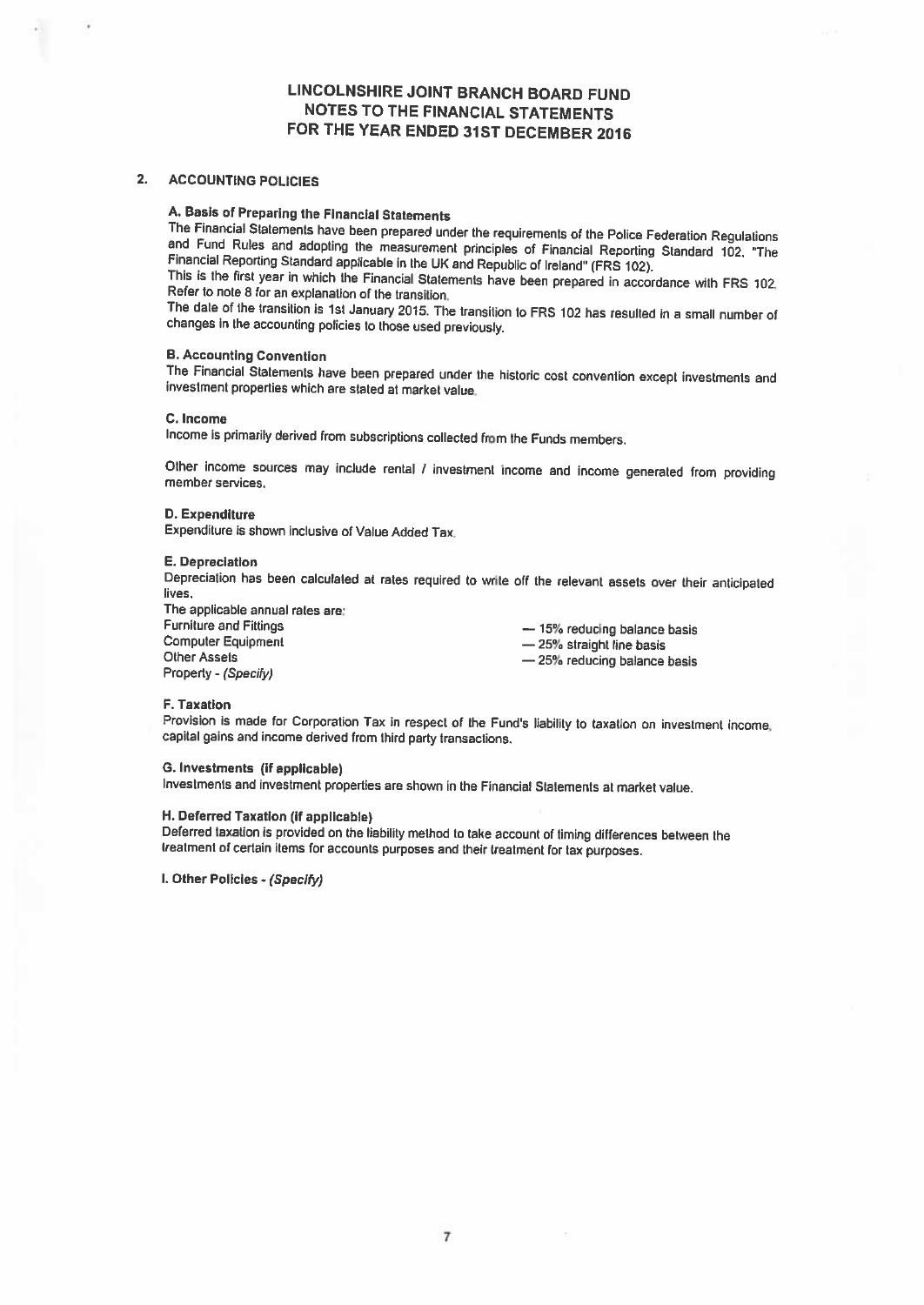3. STATEMENT OF MANAGEMENT COMMITTEE'S RESPONSIBILITIES<br>Regulation 18(2) of The Police Federation Regulations (as amended) requires the Committee, in relation to Federation funds held by it, to keep accounts showing all monies received or paid out and to cause the<br>Financial Statements for each year to be audited by an independent auditor. In causing the Financial<br>Statements to be p

- Select suitable accounting policies and apply them consistently.
- Make judgements and estimates that are reasonable and prudent.
- Ensure that the Financial Statements are prepared on the going concern basis unless it is appropriate to presume otherwise,

The Committee is responsible for keeping adequate accounting records and also is responsible for safe-<br>guarding the assets of the Fund and hence for taking reasonable steps for the prevention and detection of<br>fraud and oth

## 4. CONTRIBUTIONS DUE FROM <sup>I</sup> (TO) JOINT CENTRAL COMMITTEE

|                   | 2016  | 2015   |
|-------------------|-------|--------|
|                   | £     | £      |
| <b>Constables</b> | 1,961 | 24,442 |
| Sergeants         | 479   | 4.993  |
| Inspectors        | 203   | 4,324  |
|                   |       |        |
|                   | 2,643 | 33,759 |

## 5. CONTRIBUTING AND NON CONTRIBUTING MEMBERS AT 31ST DECEMBER <sup>2016</sup>

|                               | 2016<br><b>No. of Contributing</b><br><b>Members</b> | 2015  | 2016<br><b>No. of Non Contributing</b><br><b>Members</b> | 2015 | 2016<br>Others*          | 2015 |
|-------------------------------|------------------------------------------------------|-------|----------------------------------------------------------|------|--------------------------|------|
| Cadets                        |                                                      |       | a.                                                       |      |                          | ٠    |
| Constables                    | 800                                                  | 812   | 10                                                       | 23   | $\blacksquare$           | ٠    |
| Sergeants<br>Inspectors/Chief | 182                                                  | 187   | 3                                                        |      | $\overline{\phantom{a}}$ | ٠    |
| Inspectors                    | 77                                                   | 70    |                                                          |      | ٠                        | ×    |
|                               | 1,059                                                | 1,069 | 13                                                       | 26   |                          |      |

\* This column refers to those members who are non contributors by virtue of receiving no pay, being on unpaid maternity leave or serving otficers on career breaks. (JBB Circular 53/96 refers)

### 6. INVESTMENTS (if applicable)

|                             | 2016<br><b>Market</b><br>Value | 2015<br><b>Market</b><br>Value |
|-----------------------------|--------------------------------|--------------------------------|
|                             |                                |                                |
| <b>Equities</b>             | ٠                              | ٠                              |
| <b>Fixed Interest Funds</b> | $\blacksquare$                 | 98                             |
| Unit Trusts                 | $\blacksquare$                 |                                |
| Others - (Specify)          | $\,$                           | ŗ.                             |
|                             |                                |                                |
|                             |                                |                                |

### 7. INVESTMENT PROPERTIES (ii applicable)

|                              | 2016          | 2015           |
|------------------------------|---------------|----------------|
|                              | <b>Market</b> | <b>Market</b>  |
|                              | Value         | Value          |
|                              |               |                |
| <b>Investment Properties</b> | ٠             | $\sim$         |
|                              |               |                |
|                              | $\,$          | $\blacksquare$ |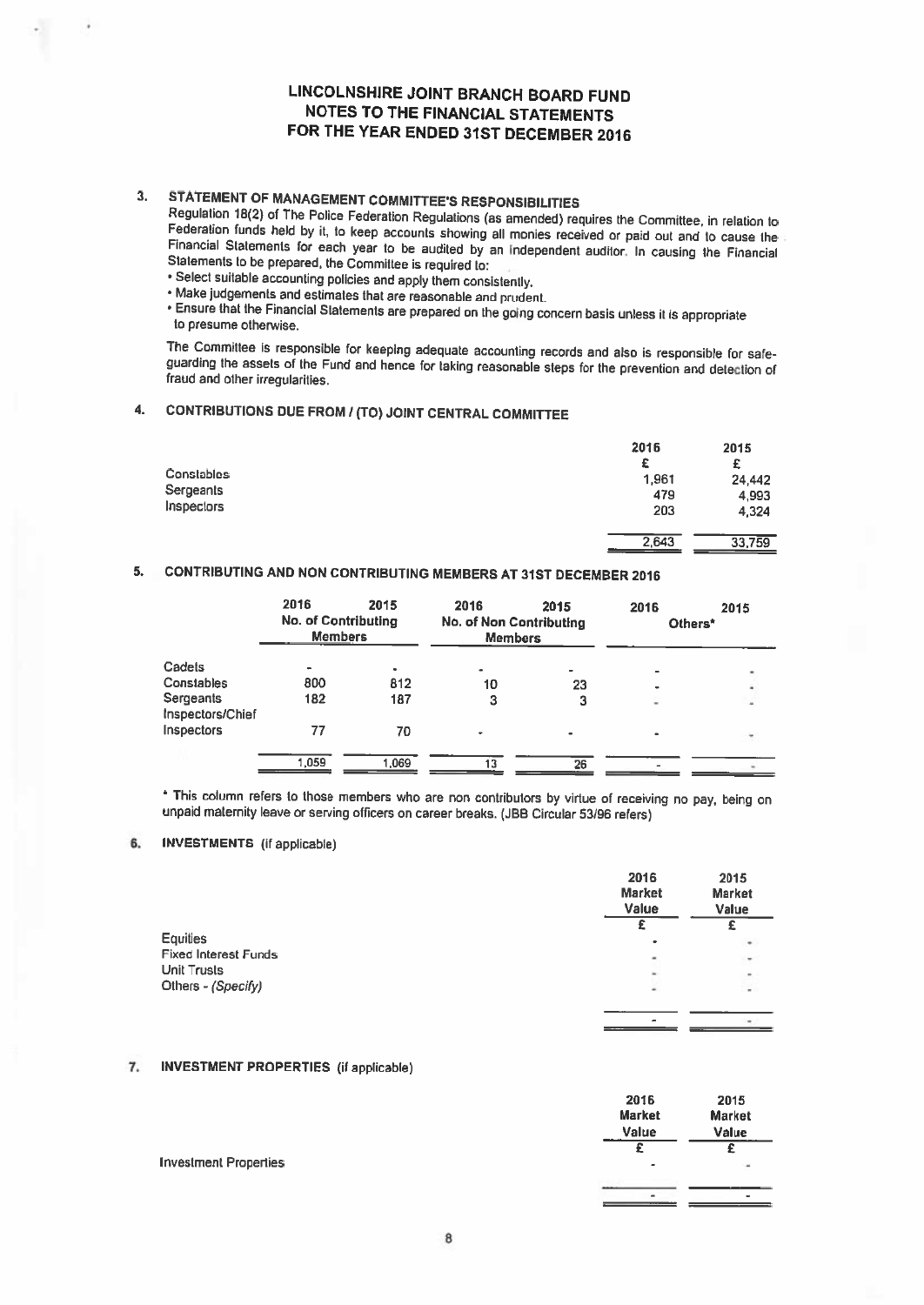# 8. TRANSITION To FRS 102

This is the first year that the entity has presented Financial Statements complying with the measurement principles of FRS 102. The entity has restated the comparative prior year amounts (where applicable) in accordance with FRS 102 requirements.

### CHANGES UNDER FRS 102

<sup>1</sup> Investments and investment properties are now measured at market value rather than at historic cost.

2. Deferred tax on change in measurement of investments from historic cost to market value.

## Restated Statement of Financial Position

|                                                                                                                                                                                                                                                                      | Explanation | f |
|----------------------------------------------------------------------------------------------------------------------------------------------------------------------------------------------------------------------------------------------------------------------|-------------|---|
| Original Retained Earnings at 31 December 2015<br>Restatement of Investments and Investment Properties<br>Deferred Tax on Restatement of Investments and Investment Properties<br>Restated Retained Earnings at 31 December 2015                                     | 2           |   |
| Restated Statement of Income and Retained Earnings                                                                                                                                                                                                                   |             |   |
|                                                                                                                                                                                                                                                                      | Explanation | £ |
| Original Surplus / (Deficit) for the Year Ended 31 December 2015<br>Restatement of Investments and Investment Properties<br>Deferred Tax on Restatement of Investments and Investment Properties<br>Restated Surplus / (Deficit) for the Year Ended 31 December 2015 | 2           |   |